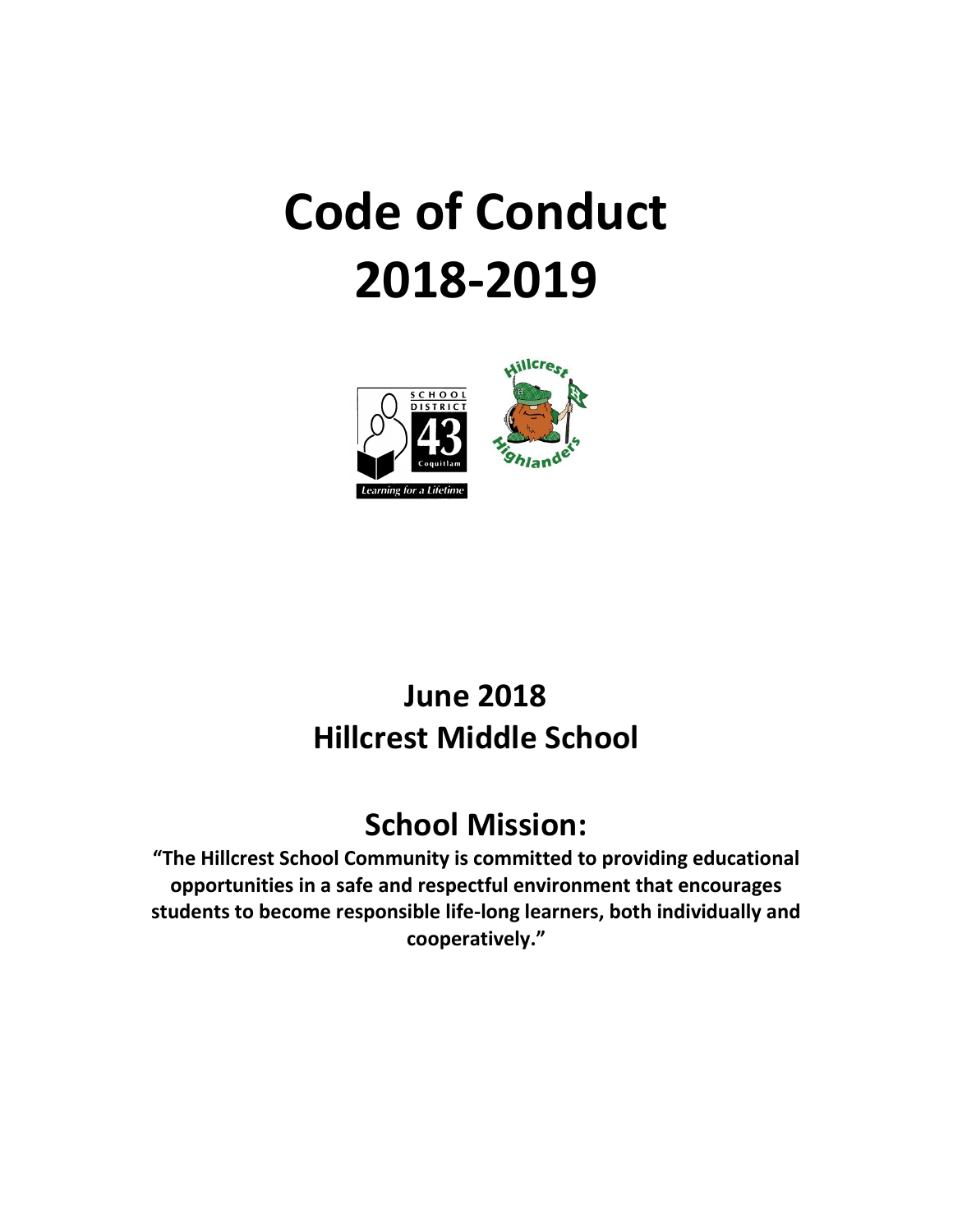### **Hillcrest Middle School Code of Conduct**

#### **I. INTRODUCTION**

Our school code of conduct has been developed in accordance with ministry requirements as outlined in the Safe, Caring and Orderly Schools' document.

At Hillcrest, we are committed to providing educational opportunities in a safe, caring, orderly, and respectful environment that encourages students to become responsible life-long learners academically, socially, individually and cooperatively. Featured in our school planner with the District Code of Conduct and School Policies, our Code is accessible to students, parents and staff. Although this set of policies is detailed, we seek to simply state our expectations to ensure that Hillcrest is a safe, nurturing educational environment.

#### **II. CODE OF CONDUCT: KEY ELEMENTS**

- **1. Process:** Our Code is reviewed annually by administration and teachers during staff meetings and team meetings. We consult with parents via communication in school newsletters, through our school website and at PAC meetings. Student input is gathered in class meetings and team or grade level settings.
- **2. Communication:** The two main themes in our Code of Conduct are Respect and Safety. These two themes form the context of all our communications about the Code of Conduct. Our Code of Conduct is published in our September Welcome Package, accessible on our website, reviewed by administration, staff teams, individual teachers with students and our PAC. The Code of Conduct is reviewed with ALL STAFF in the fall and then specific sections are revisited throughout the year as issues arise. The Code of Conduct is made available to temporary staff in our TOC/Casual EA handbooks. The Code of Conduct is posted near the office along with information about what it means to be using Restorative Practices together with our Student and Staff Charters. School staff members are asked to refer to the Code of Conduct with students and parents when discussing behavior concerns.
- **3. Implementation:** At the beginning of the school year it is expected that parents read and sign consent/understanding to the Code of Conduct published in the September Welcome Package. Parents are asked to reinforce the school's expectations with students. The Code of Conduct is implemented among students by introducing it to students during team-wide first week activities in September. Key behavioral expectations are then reviewed with students throughout the year in assemblies, McFaul Moments, restorative sessions and in core class settings. Instructional methods include multimedia, discussion, role playing and class meetings. In addition, students involved in our Hillcrest School Leadership teams are given opportunities to collaboratively, with teacher facilitation, create their own set of expectations regarding school wide events. The Code of Conduct is implemented by teaching staff, in part by being the basis for establishing class expectations and Class Charters at the start of the school year. Hillcrest staff takes time in the September staff meeting to review key concepts in the Code of Conduct and make a commitment to modeling socially responsible behavior across the school and formulating our own Staff Charter. The use of Restorative Practices as a method to help students deal with solving problems are daily exercises that are modelled and managed with minor and severe incidents. Continuation of our Social Emotional Learning (SEL) Committee to discuss, support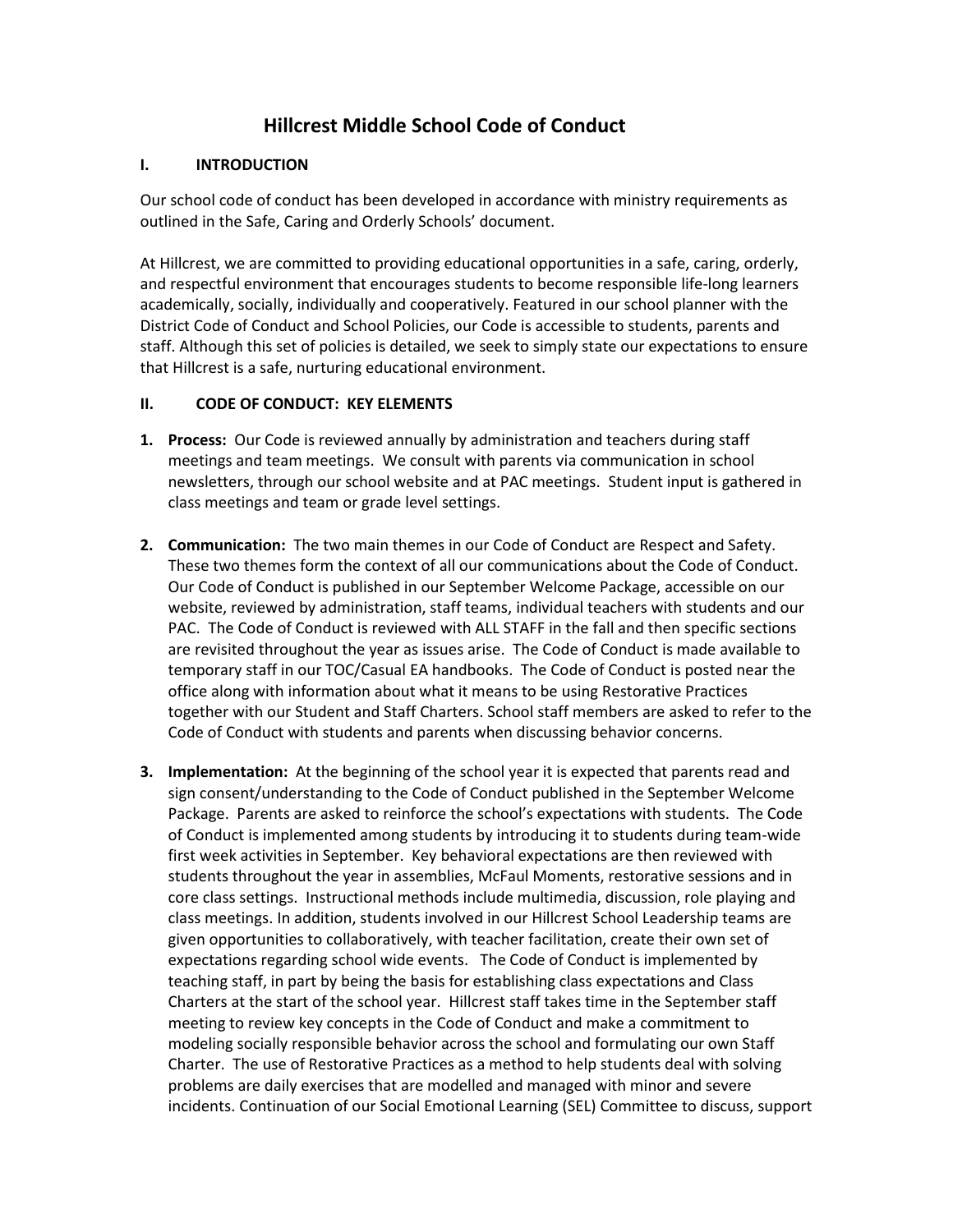and monitor our school's progress in on going. Administrators stress to all staff the importance of positive modeling. Administrators' discussions with individual students about specific behavior or discipline issues usually include references to the Code of Conduct and resolving conflicts peacefully. Our school motto, "Take the High Road" embodies the high expectations we have of our students' conduct and level of responsibility.

#### **4. Monitoring and Review**

The Hillcrest Code of Conduct is monitored throughout the year during its implementation (see above). It is formally reviewed annually in the spring in a collaborative process involving:

- McFaul Moments meetings with all students in their teams. These involve a review of the themes and content of the Code of Conduct, followed by a feedback session in which students give their suggestions and questions.
- Class meetings focusing on developing the five social competencies of: self-awareness, self-management, social awareness, relationship skills and responsible decision making all focusing on strategies and skills for students to use when dealing with stress and inappropriate conduct and work issues.
- Spring PAC meeting with parents
- Student survey in the Fall and Spring sessions
- Discussion at a spring Team Leader Meeting and Staff Meeting about the Code of Conduct and what conduct is deemed acceptable and what conduct is deemed unacceptable

Hillcrest Middle's Administration monitors the effectiveness of the Code of Conduct by using a systematic data collection strategy. The school's Behavior Incident Form has been constructed to capture key information about specific incidents. This data is reviewed on a regular basis for analysis and evaluation of our students' conduct.

#### **5. Alignment**

The Hilltop/Hillside Families of Schools have recently initiated discussions about Codes of Conduct at all three levels. Our Code of Conduct is approaching greater alignment with the codes of our local family of schools and with middle schools across the district. Hillcrest Middle School's Code of Conduct is aligned with our school district Code of Conduct policy (Policy17)

#### **District Code of Conduct – Policy 17**

The Board believes it has a responsibility to establish expectations of students as part of its governance role for the district. The Board further believes that the responsibility for student discipline in school is shared among students, staff and parents. Students have a responsibility to respect the rights and dignity of others and to become actively and productively involved in their own academic learning and social growth. Educators are responsible for establishing a positive school climate in which structure, support and encouragement assist the students in developing a sense of self-discipline and responsibility. Parents are responsible for establishing a positive learning atmosphere in the home, knowing school policies and procedures, supporting the school in the enactment of these policies and procedures, and encouraging their children to understand and respect these policies and procedures. To support these aims, the Board has established a District Code of Conduct for Students, which shall be followed in all schools.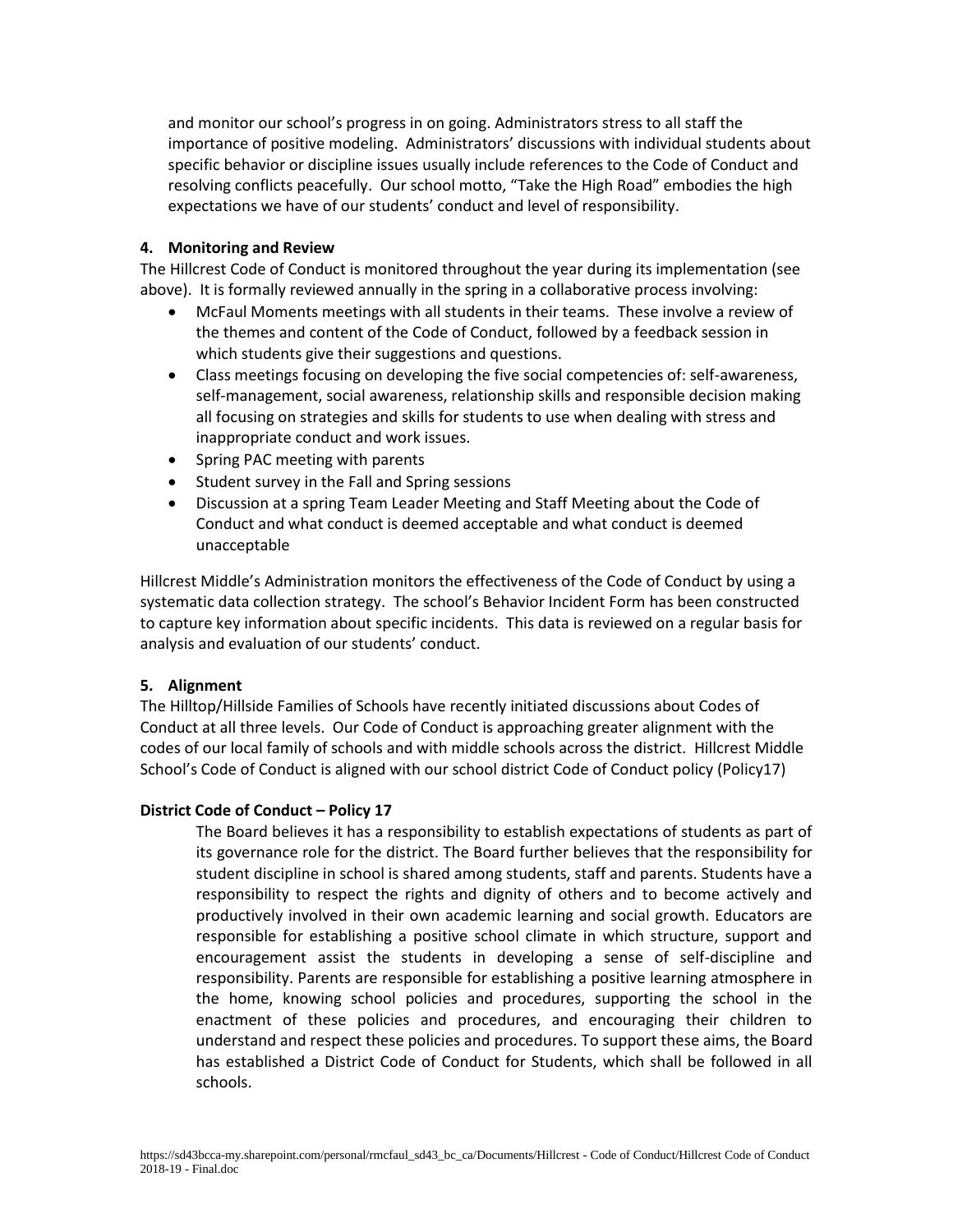#### **Specifically**

The Board believes that appropriate student conduct, based on respect for oneself, respect for others, and respect for property is essential to the development of responsible citizens. To this end students are expected to:

- be aware of and obey all school rules;
- attend classes punctually and regularly;
- work cooperatively and diligently at their studies and with home assignments;
- respect the rights of all persons within the school including peers, staff and parents;
- respect the legitimate authority of the school staff;
- respect the school's physical school facilities;
- respect the ethnic diversity of our school community;
- behave in a safe and responsible manner always; and
- not threaten, harass, bully, intimidate or assault, in any way, any person within the school community
- not be in possession or under the influence of drugs and/or alcohol

Our Hillcrest Middle School Code of Conduct is also supported by Policy 18 (Violence, Intimidation, and Possession of Weapons),

#### **Violence, Intimidation and Possession of Weapons - Policy 18**

The Board believes that schools are purposeful places where students and staff must be able to work, learn and play without the threat of physical or psychological harm. Schools are characterized by sensitivity and respect for all individuals, an environment of nonviolence, clear student behavioral expectations and disciplinary practices that are enforced consistently and fairly. The Board acknowledges its role in providing secure learning environments which are safe from threats, violence or intimidation.

Administrative Procedure 355 (Suspension of Students),

#### **Suspension of Students – AP 355**

The effective management of student discipline is a necessity in establishing safe, caring and orderly school environments that foster student learning needs. When student misconduct occurs, the school and district must respond fairly, quickly, and effectively, imposing a disciplinary consequence that is appropriate to the circumstances and that reinforces for the student involved and students generally, appropriate standards of student behavior.

The Principal has overall responsibility for the maintenance of student discipline and school rules. Under the general supervision of the Superintendent and subject to administrative procedures, a Principal and/or Vice Principal has the authority to suspend or remove a suspension imposed on a student.

Section 85 of the School Act, Policy 13 (Appeals Regarding Student Matters)

#### **Resolution of Student or Parent School Concerns – AP 380**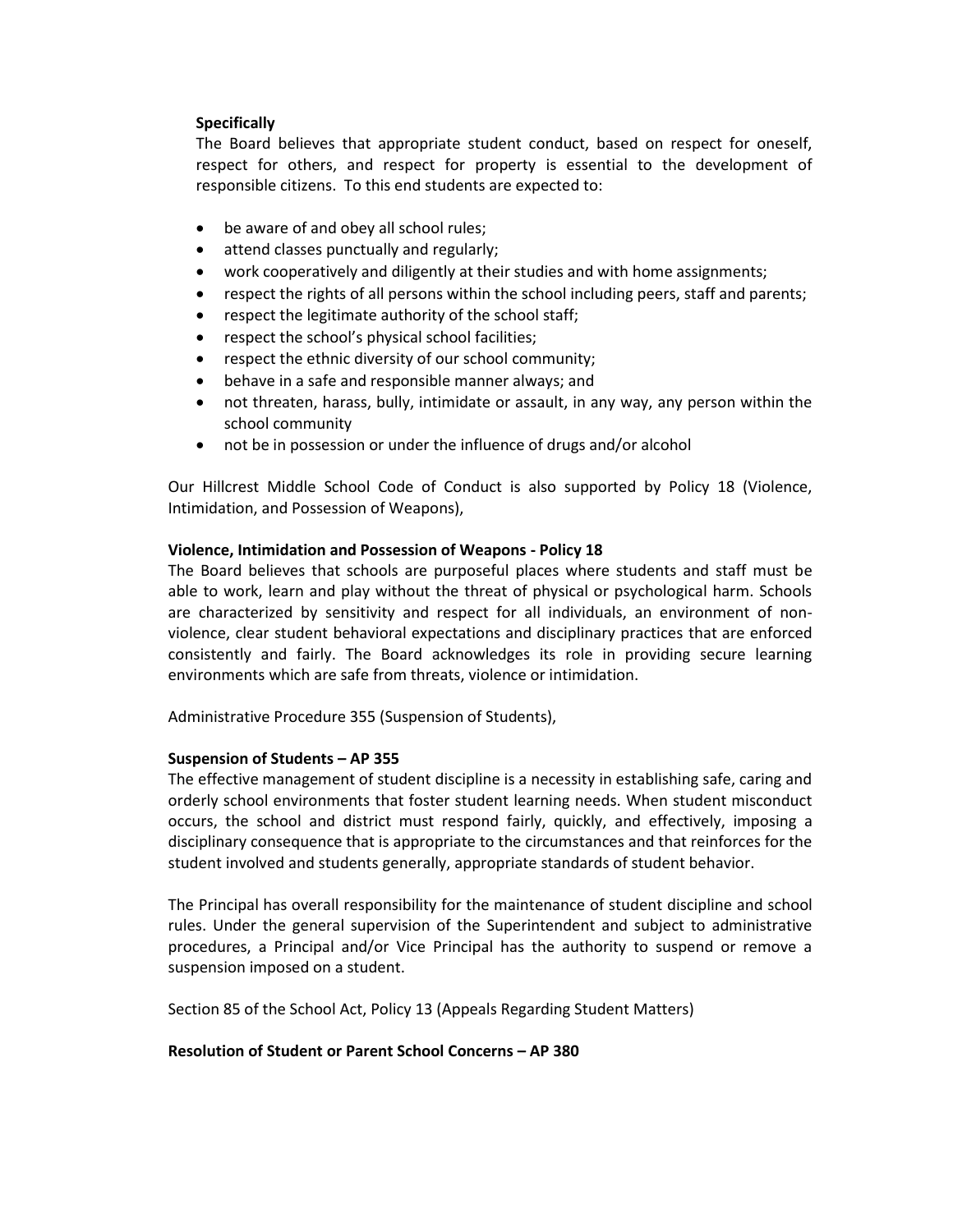The district encourages students and/or parents to discuss their questions or concerns regarding the education of their children with school personnel as early and as directly as possible.

**Procedures:** Students or parents who disagree with or wish to question decisions or actions that are taken by teachers and/or administrators are expected to seek a resolution by pursuing the following steps:

#### *A. Teacher or Classroom Level Problem*

- 1. Discuss the matter directly with the teacher whose judgement or decision is being questioned.
- 2. If not resolved, discuss your concern with the Principal.
- 3. If still unsatisfied with the outcome, discuss your concern with the Assistant Superintendent (contact the Board office at 604-939-9201).
- 4. Unresolved matters may be referred to the Board as per Board Policy 13.

#### *B. Principal or School Level Problem*

- 1. Discuss directly with the Principal the action, policy, procedure or practice being questioned.
- 2. If not resolved, refer to the Assistant Superintendent. (see contact information above)
- 3. If not resolved, refer to the Board as per Board Policy 13.

It is expected that school district personnel will seek a resolution to the problem as quickly as possible.

The BC Human Rights Code.

*"As per Section 8 of Human Rights Code of British Columbia, students shall not discriminate against others on the basis of the race, religion, colour, ancestry, place of origin, marital status, family status, age, sex, sexual orientation, gender identity or expression, or physical or mental disability. Furthermore, as per Section 7 of the Human Rights Code of British Columbia, no student shall publish or display anything that would indicate an intention to discriminate against another, or expose them to contempt or ridicule, on the aforementioned bases***."**

#### **Tobacco Free Environment – AP 171**

The Board declares that all buildings under its jurisdiction and all school grounds shall be designated "tobacco free". This "no smoking" policy shall be followed by students, staff, parents and visitors at all times.

#### **Closure of Schools for Extreme Weather Conditions – AP 132**

In the case of extreme weather conditions, the Superintendent of Schools has authority on behalf of the Board, to temporarily close a school.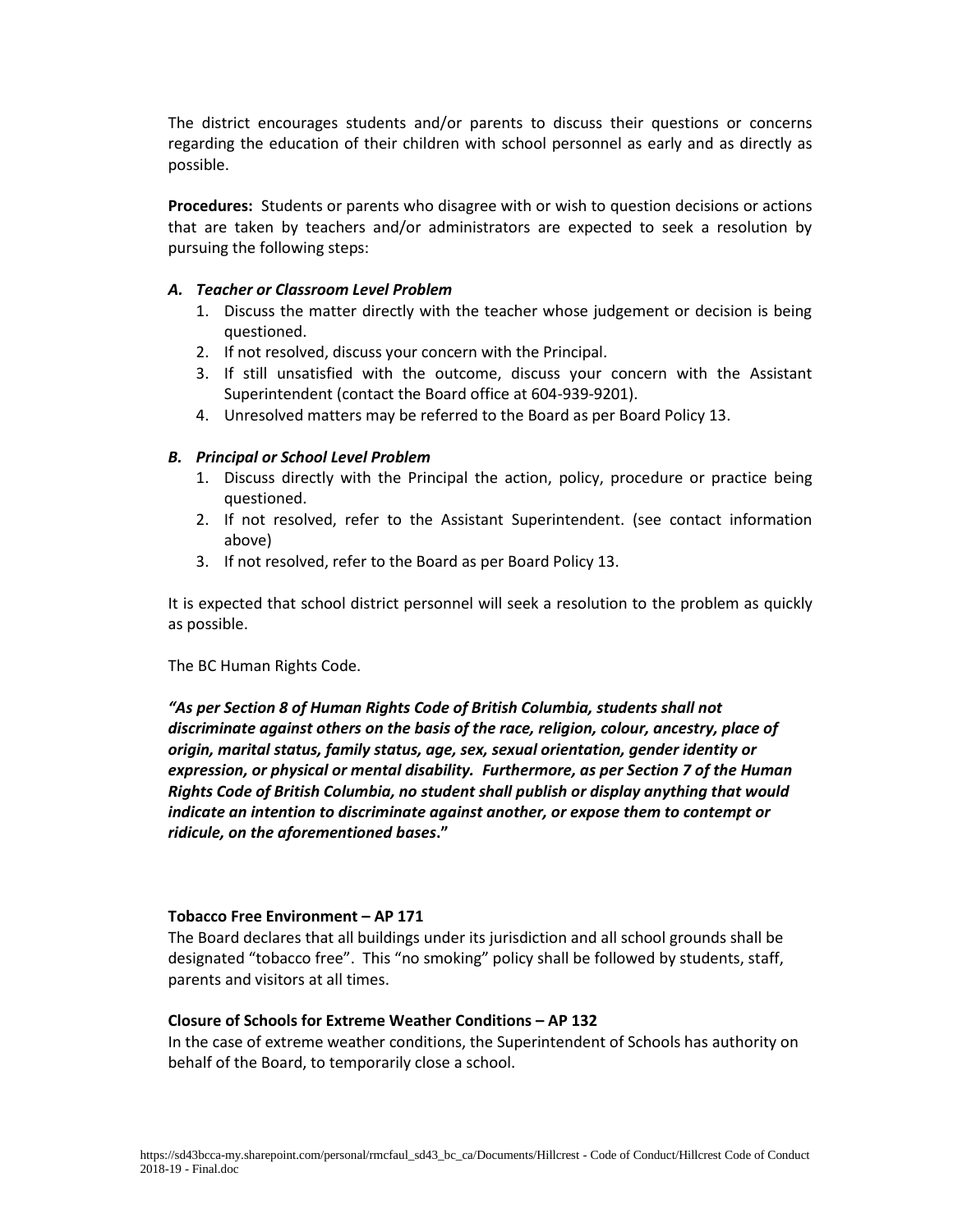**Procedures:** As a general expectation, parents should be advised that schools are open. If parents believe the local conditions are unsafe, they should keep their child at home or arrange his/her early dismissal. If schools are to be closed before morning classes begin, an announcement will be made on local radio stations CKNW (980), CKWX (1130) and CBC (690) by 8:00 am if possible and posted on the district website.

#### **6. Standards**

Hillcrest Middle School's Code of Conduct is aligned with District and Provincial policies, administrative procedures, the Criminal Code of Canada, and the values expressed in the BC Human Rights Code respecting the rights of all individuals in accordance with the law – prohibiting discrimination based on race, colour, ancestry, place of origin, religion, marital status, physical or mental disability, sex or sexual orientation – in respect of discriminatory publication and discrimination in accommodation, service, and facility in the school environment. (Min. Or. 6 (a)).

#### a) **Statement of Purpose**

The Hillcrest Code of Conduct is intended to foster and maintain a safe, respectful and orderly learning environment that encourages students to become responsible life-long learners and to reach their highest level of academic and social potential.

#### b) **Conduct Expectations**

These expectations apply to behavior at school, during school-organized or sponsored activities, and behavior beyond these times (including on-line behavior) that negatively impacts the safe, caring, or orderly environment of the school, and/or student learning.

#### **Acceptable Conduct:**

Students are expected to act in a respectful and safe manner at all times during the school day and while travelling to and from school. This includes arriving at and leaving school and attending school functions at any location. Our motto is "Take the High Road" and we expect our students to make safe and respectful choices and decisions that bring credit to themselves and the school.

At Hillcrest, we believe that appropriate student conduct, based on respect for oneself, respect for others, and respect for property is essential to the development of responsible citizens. To this end students are expected to:

- respect the legitimate authority of the school staff
- be aware of and obey all school expectations
- respect the rights of all persons within the school community including peers, staff and parents
- respect the school's physical school facilities
- behave in a safe and responsible manner at all times
- not be in possession or under the influence of drugs and/or alcohol
- students shall not discriminate against others on the basis of the race, colour, ancestry, place of origin, marital status, family status, age, religion, sex or sexual orientation, or physical or mental disability, or for any other reason set out in the Human Rights Code of British Columbia (Section 7 and 8), nor shall a student publish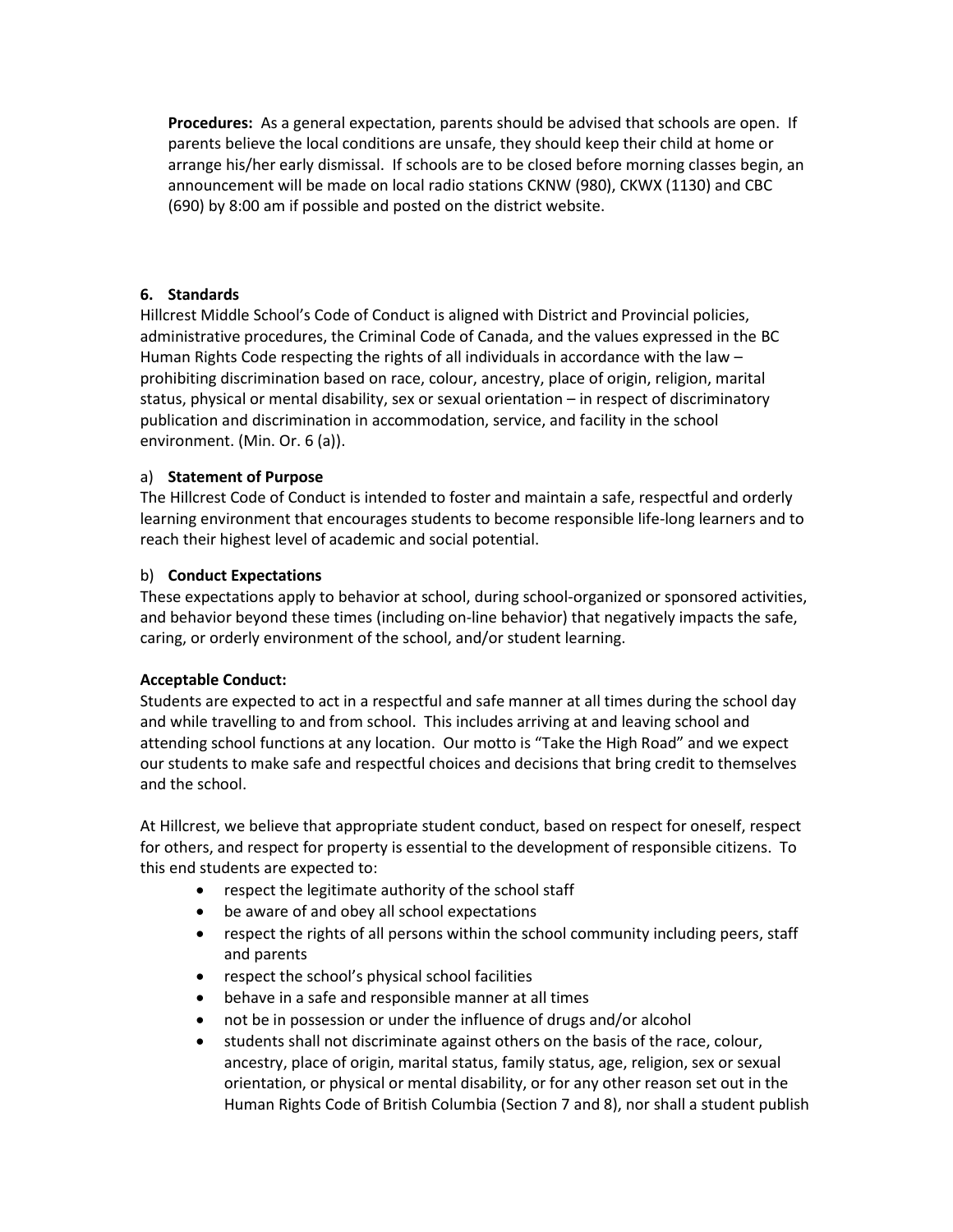or display anything that would indicate an intention to discriminate against another, or expose them to contempt or ridicule, on the basis of any such grounds

• students may be subject to discipline under the school and/or District Code of Conduct for any conduct which has the effect of negatively impacting the school environment, whether that conduct occurs on or off School District property, at a school sponsored function or activity, or otherwise

As a school we recognize the importance in modeling respectful and responsible processes for managing conflict. Whenever possible we try to use a restorative approach to resolve conflict and teaching pro- social behaviors.

#### **Restorative Practices:**

As a school and District, we recognize the importance of modeling respectful and responsible processes for managing conflict. Whenever possible, we try to use a restorative approach to resolve conflict and teaching pro- social behaviors.

The fundamental premise of restorative practice is that people are happier, more cooperative, productive, and more likely to make positive changes to their lives, when those in authority do things "with them", rather than "to them" or "for them". (International Institute for Restorative Practice[s http://www.iirp.edu/what-is-restorative-practices.php\)](http://www.iirp.edu/what-is-restorative-practices.php). As a result, a focus of behavior intervention should be to help an offender recognize and repair any harm done. Furthermore, the purpose is to teach the offender moving forward, and then reinforce positive behaviors, to return the offender to the school community stronger, and more resilient than before the offense.

Every effort will be made to support all students. However, if there are ongoing conduct issues after having implemented restorative interventions, more traditional discipline approaches may be used, separate or in conjunction with restorative interventions. All disciplinary decisions will be made with respect to the individual and context, and responses to conduct issues will take into consideration the student's age, maturity, and past conduct.

#### **RESTORATIVE PRACTICES PRINCIPLES**

1. Restorative Practices focuses on harms rather than rules or persons and the consequent needs of victims, offenders and communities.

2. Restorative Practices addresses obligations of the offender resulting from those harms, as well as the community's obligations to both victims and offenders.

3. Restorative Practices uses inclusive, collaborative processes.

4. Restorative Practices involves all individuals (victims, offenders, parents, students, staff, and faculty) who have a legitimate stake in a given situation.

5. Restorative Practices seeks to put right the wrongs that have been done, so that victims feel safe and valued, and offenders feel restored to the school community

Students are expected to:

- *Follow Section 8 of Human Rights Code of British Columbia, as listed above in our Alignment Section*
- *Follow Section 7 of the Human Rights Code of British Columbia, as listed above in our Alignment Section*
- Understand and respect the rights of everyone in our community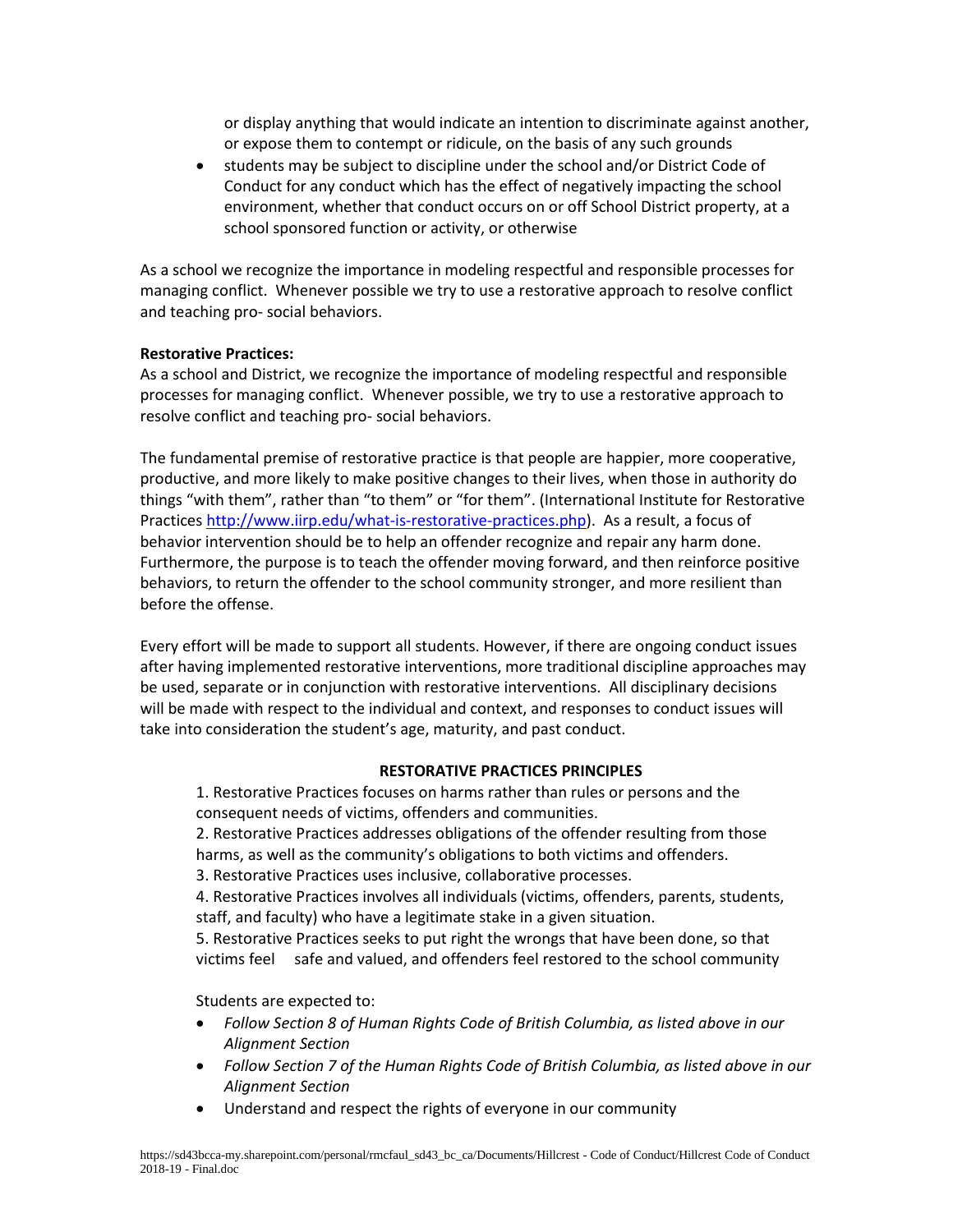- Treat all students and staff members with respect
- Act in a safe, caring and responsible manner, respecting personal space and property
- Engage in purposeful learning activities in a productive manner
- Respect the right of students to learn and teachers to facilitate learning
- Follow the Classroom/ School Charters for all community members;
- Take pride in their middle school and respect the surrounding community.
- Model responsible problem-solving skills at school and in the community by using your W.I.T.S. to solve problems (Walk Away, Ignore, Talk About It, Seek Help)
- Demonstrate and show respect for the feeling of others by following the "Head, Heart, Body Check"
- Follow the Technology Charter and use computers, cell phones, tablets or electronic devices that may include cameras, text or video capabilities, appropriately and respectfully as instructed by the classroom teacher.

#### **Unacceptable Conduct:**

Student conduct that interferes with the learning, safety or well-being of others or him/herself; or the maintenance of an orderly and respectful environment is considered unacceptable. As per Section 8 of Human Rights Code of British Columbia, students shall not discriminate against others on the basis of the race, religion, colour, ancestry, place of origin, marital status, family status, age, sex, sexual orientation, gender identity or expression, or physical or mental disability. Furthermore, as per Section 7 of the Human Rights Code of British Columbia, no student shall publish or display anything that would indicate an intention to discriminate against another, or expose them to contempt or ridicule, on the aforementioned bases.

The following is a list of behaviors that will result in discipline; however, the list of unacceptable behaviors is not restricted to the examples provided.

Unacceptable conduct is demonstrated by behaviors such as:

- Engaging in any form of rough play, physical violence, bullying or harassment
- Being disrespectful to others or the school environment with words or actions
- Bringing unsafe, illegal or inappropriate substances or items to school including electronic cigarettes and vaporizers
- Engaging in the use of technology, on or off school grounds, that creates a negative learning environment

A search by school officials of a student under their authority or a search of student property may be undertaken if the school has reasonable grounds to believe a school rule has been or will be violated, and that the evidence of that violation will be found in the location or on the person of the student being searched. Students know that their teachers and other school authorities are responsible for providing a safe learning environment and maintaining order and discipline at school. As a result, they must know that, where reasonable grounds exist, this may require searches of students, their lockers and their personal effects and the seizure of prohibited items.

Students should also be aware that the schools may collect, use and disclose personal information about students for the purposes of investigating and addressing student misconduct, safety and maintaining order and discipline in school. Such collection and use of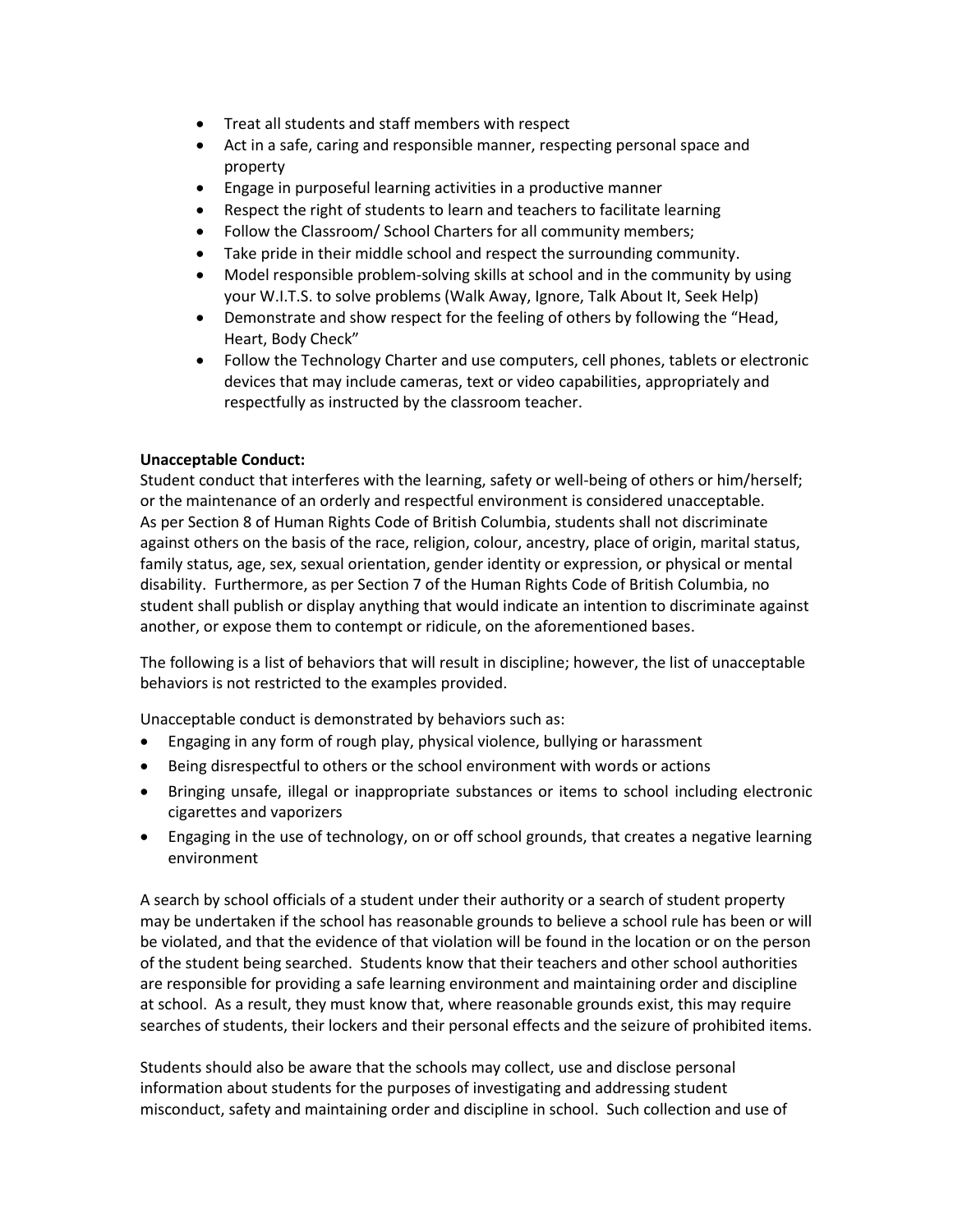student information may include information that is obtained from witnesses or collected from other secondary information sources (e.g. social media). All personal information of students collected by the school will be collected in compliance with and under the authority of the Freedom of Information and Protection of Privacy Act (ss. 26(a), (b), and(c)) and the School Act. Questions about the collection, use or disclosure of student personal information should be directed to the Associate Director of Information and Learning Technologies Stephen Whiffin, at [swhiffin@sd43.bc.ca.](mailto:swhiffin@sd43.bc.ca)

#### **Use of Cell Phones or Electronic Devices in the School Community**

Cell phones or electronic devices, which may include cameras, text or video capabilities, must be used appropriately at school and during school activities. Students may be subject to discipline for on or off campus misuse of technology that negatively impacts an individual or the school community. During the school day, students within a specific setting, must have the permission of the staff member and be under their direct supervision to use technology.

#### **Respectful School Clothing:**

Hillcrest Middle School is a community of learning which brings together many different families with varying values and cultural beliefs. The expectation of school culture is one of decency and respect for all students, staff, parents and visitors. We ask that common sense be the guide and that as a community we are sensitive to others. Students are expected to refrain from wearing clothing and jewelry that:

- advertise drug paraphernalia, drugs, liquor, or inappropriate substance use of items;
- displays words or pictures that are derogatory, insulting, racist, sexist, threatening, violent
- is respectful in terms of body image and visibility
- to ensure facial recognition we expect no hats or the wearing of hoods up in the school

#### **Rising Expectations:**

As students gain maturity and knowledge, we expect a higher standard of responsibility, selfdiscipline and accountability.

#### **Consequences**

Students may be subject to discipline under the school and/or District Code of Conduct for any conduct which has the effect of negatively impacting the school environment, whether that conduct occurs on or off School District property, at a school sponsored function or activity, or in other circumstances where engaging in the activity will have an impact on the school environment. In order to respond consistently and fairly to infractions, the severity and frequency of the infraction and the age and maturity of the child are considered by school staff.

We believe that all children can learn socially responsible behaviors.

• Consequences of not meeting behavioural expectations are based on what is best for the student. How can we best help him/her make a better choice next time? Consequences of unacceptable behaviour must take account of the student's age, maturity and special needs, if any. Special considerations may apply to the imposition of consequences on a student with special needs if the student is unable to comply with this Code of Conduct, due to a disability of an intellectual, physical, sensory, emotional or behavioural nature.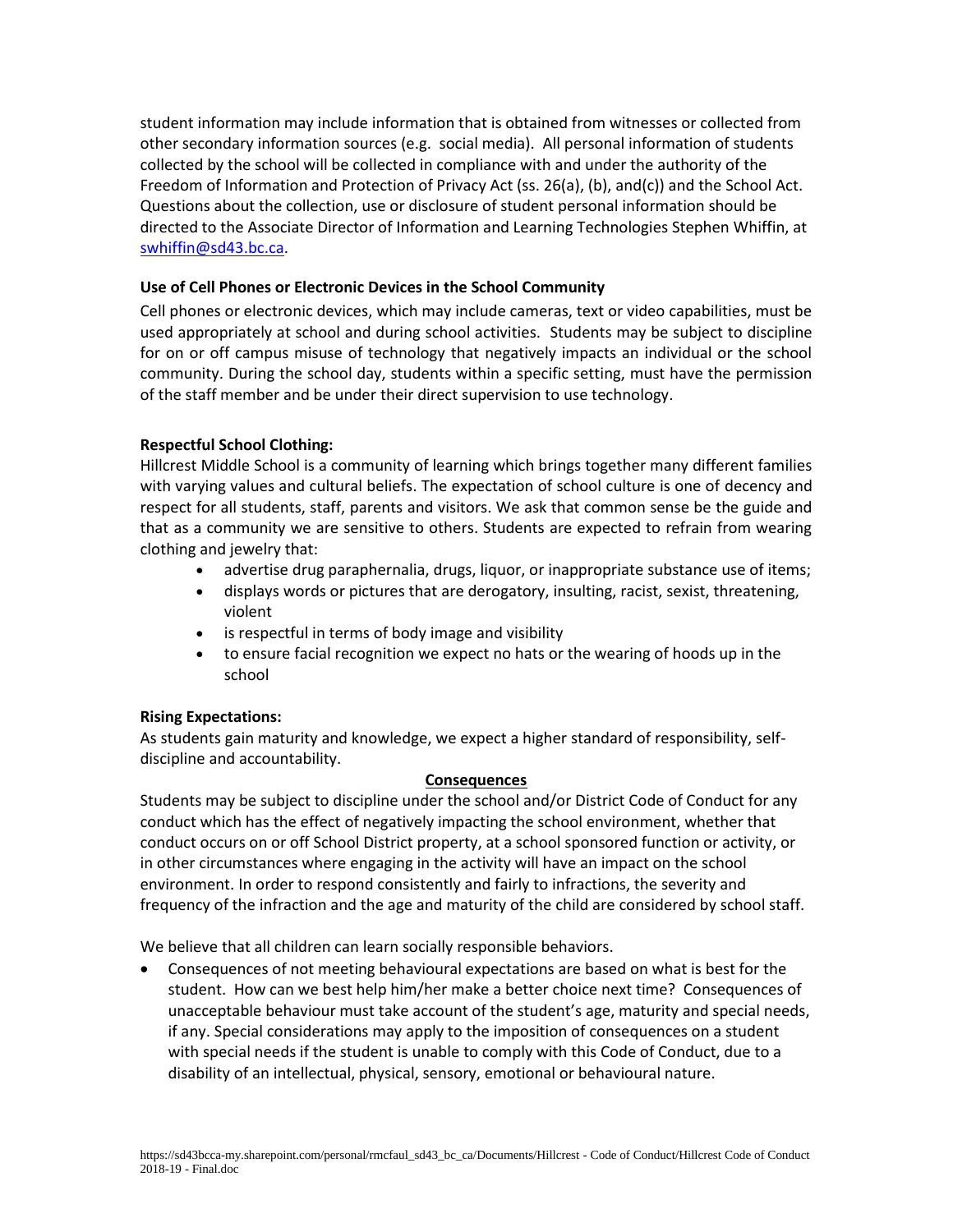- Apology RAP Protocol a written response for students to formalize the ownership of their wrongful actions and to initiate brainstorming of more respectful choices that are available for student problem solving. Responses are kept in Incident referral Book for the duration of the year.
	- a. Responsibility for offending actions
	- b. Apologize for pain, suffering or damage done
	- c. Promise commitment to not engage in further disrespectful activities
	- d. All signed and dated by the student and parent/guardian
- Conference Resolution Process a collaborative discussion process that engages conflicting parties and witnesses to the event.
	- In the conference or circles, the four restorative questions will be discussed:
	- What happened?
	- What were you thinking at the time?
	- Who has been affected by what you have done? In what way?
	- What do you think you need to do to make things right?

When the incident in question inflicted harm on another person, four additional questions will be asked on behalf of the person(s) harmed:

- What did you think when you realized what had happened?
- What impact has this incident had on you and others?
- What has been the hardest thing for you?
- What do you think needs to happen to make things right? From (*The International Institute for Restorative Practices, [www.iirp.org](http://www.iirp.org/)* )

Restorative and/or preventative, rather than punitive consequences will be applied in progressively escalating steps, depending on the severity and persistence of the difficulty.

Some possible consequences might be:

- Apologize/fix problem
- Discussion with teacher/discussion with administrator
- Written apology
- School service
- Parent phone call/ parent meeting/ student timeout with parent guardian
- Loss of noon hour/nutrition break
- In-school suspension
- Restorative Circle
- Out-of-school suspension

**Note:** Serious breaches of the code of conduct may result in a suspension when the child's presence at school creates an unsafe environment for him/herself, other students or school staff.

Special considerations may apply to the imposition of consequences on a student with special needs if the student is unable to comply with this Code of Conduct, due to a disability of an intellectual, physical, sensory, emotional or behavioural nature.